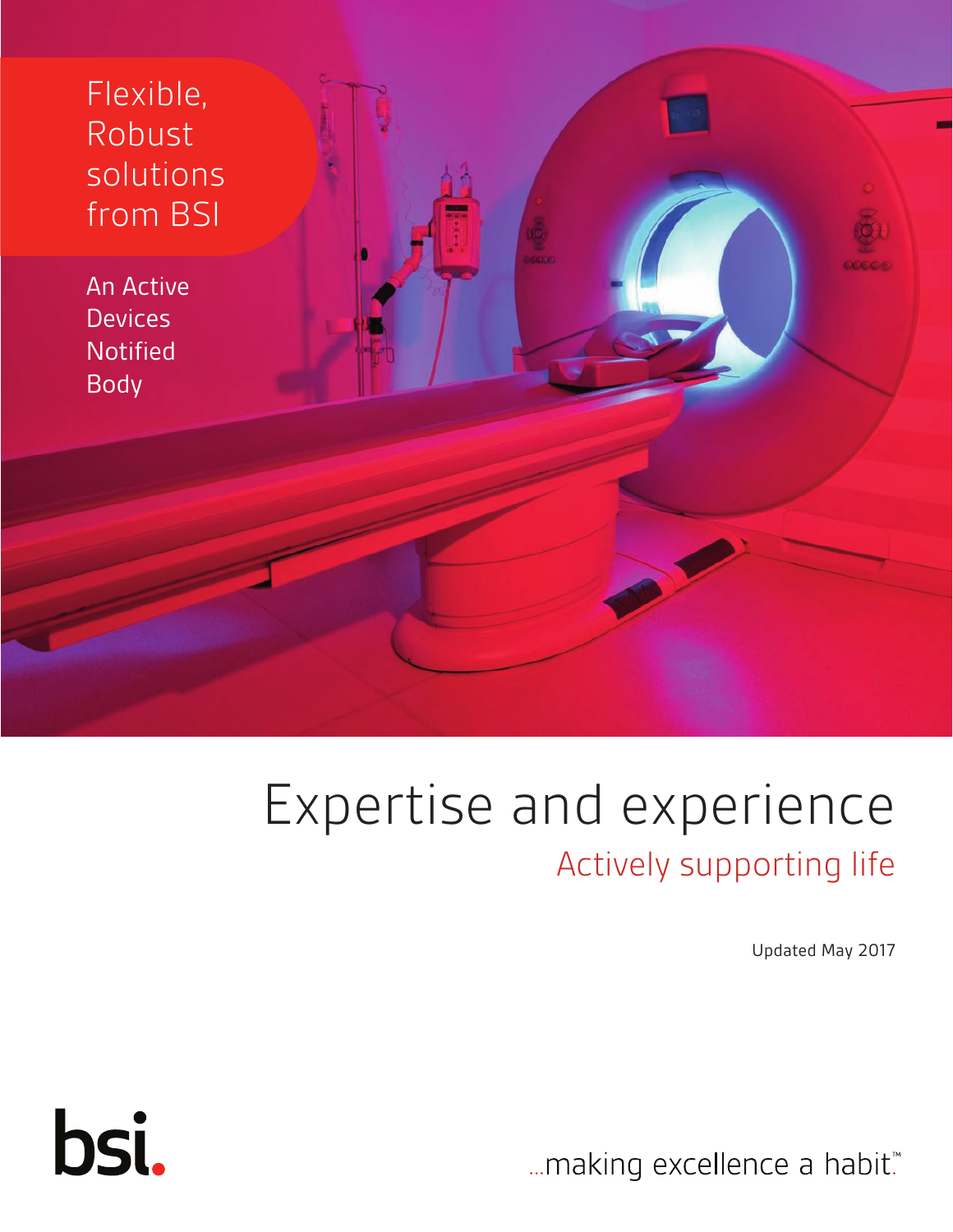

### Unrivalled expertise from BSI's Active Devices Team

BSI has been providing a service to Active Device manufacturers since 1979. The Active Devices Team includes 24 technical experts with a wide range of graduate degrees. They have a total of over 375 years of experience in the design, development, manufacture, certification and testing of active medical devices. Where products require additional expertise the BSI Notified Body has a number of teams covering all medical devices, including vascular, orthopaedic and dental, sterile products, IVD, medicinal substances, products utilizing animal tissue, active implantable devices, woundcare, ophthalmic and others. This strong in-house expertise, together with our efficient review services and wide range of global solutions means that the Notified Body service we provide our clients is best in class.

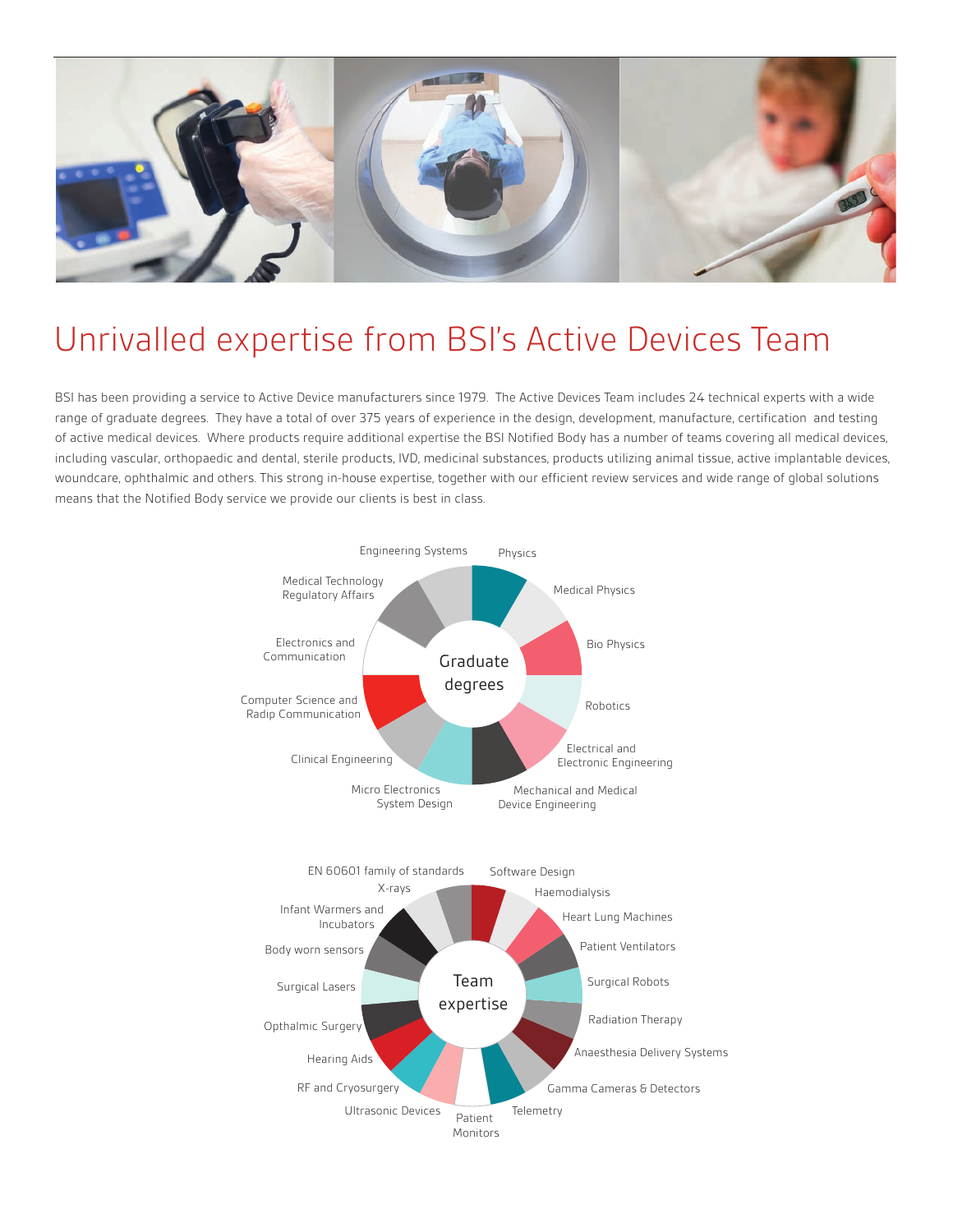## Getting your products to market